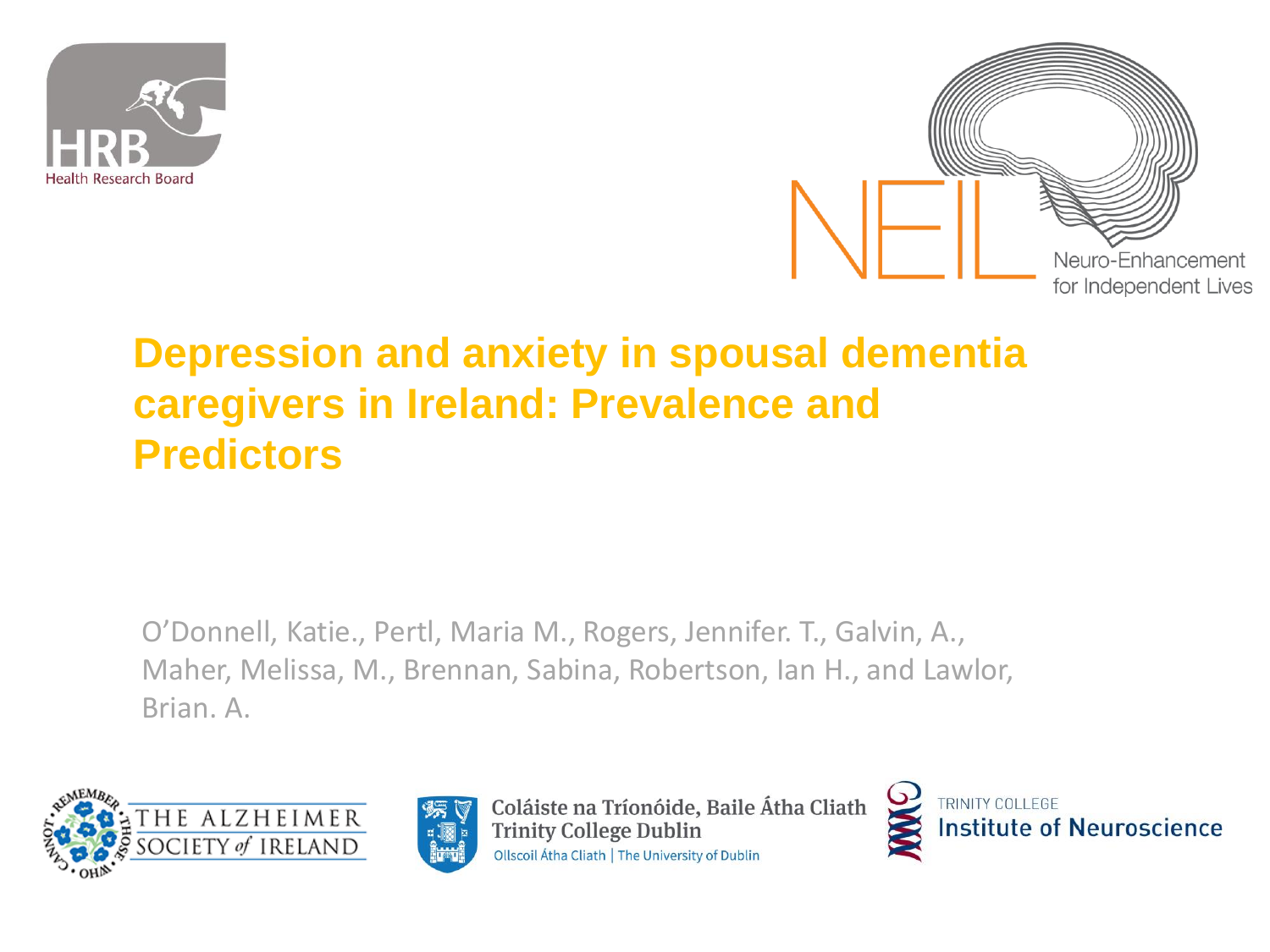### **De-Stress Caregivers' Study**

• Participants recruited for a longitudinal study on the relationship between caregiver stress & cognitive functioning

 $\rightarrow$ spousal caregivers

 $\rightarrow$  assessing wide range of health-related factors and outcomes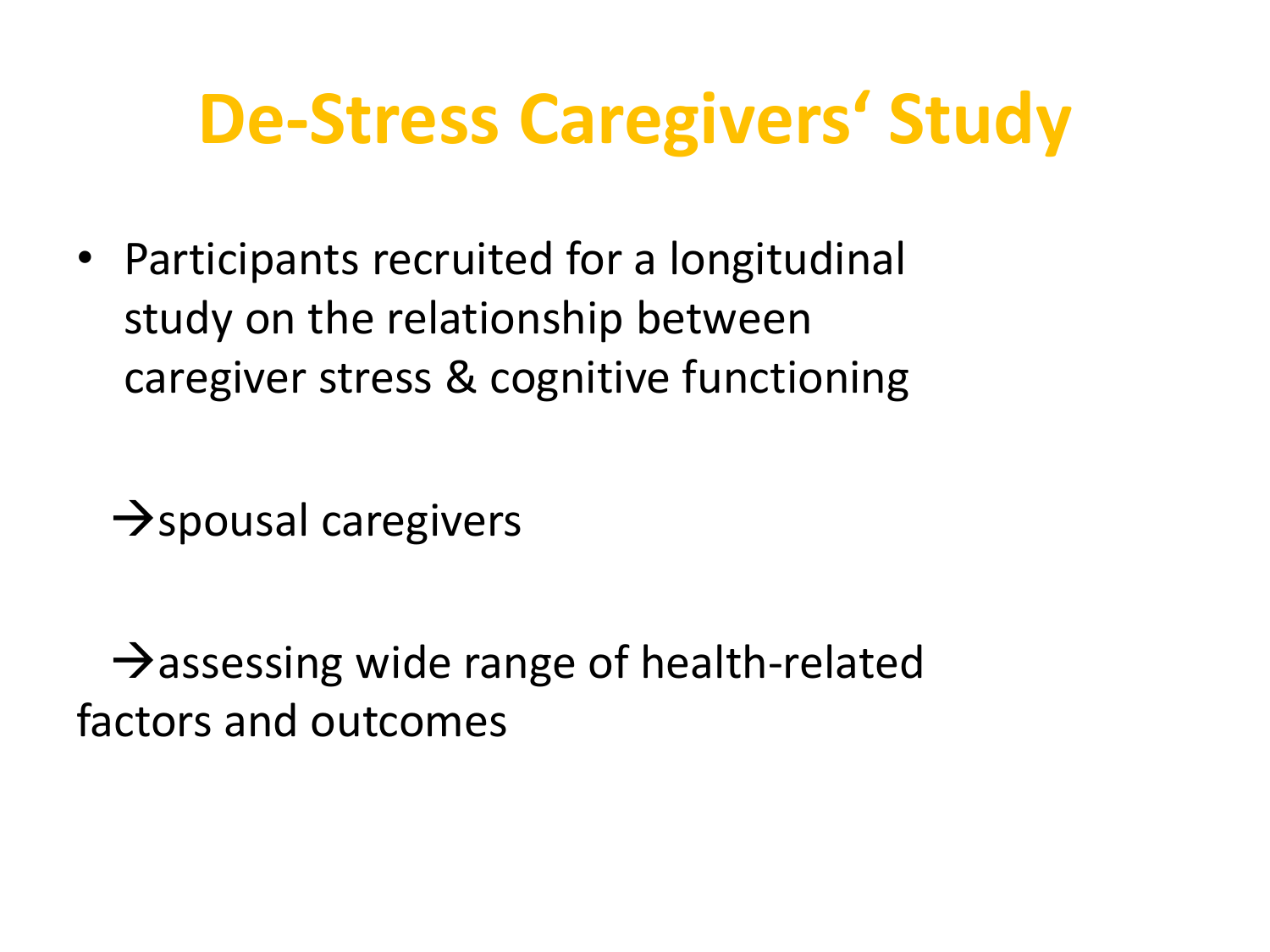## **Dementia & caregiving**

#### **Increasing incidences of dementia worldwide**

- 46.8 million people with dementia worldwide
- 74.7 million by 2030
- 131.5 million by 2050

 $\rightarrow$  increase in the need for dementia care.

• Family caregivers play a vital role in providing dementia care

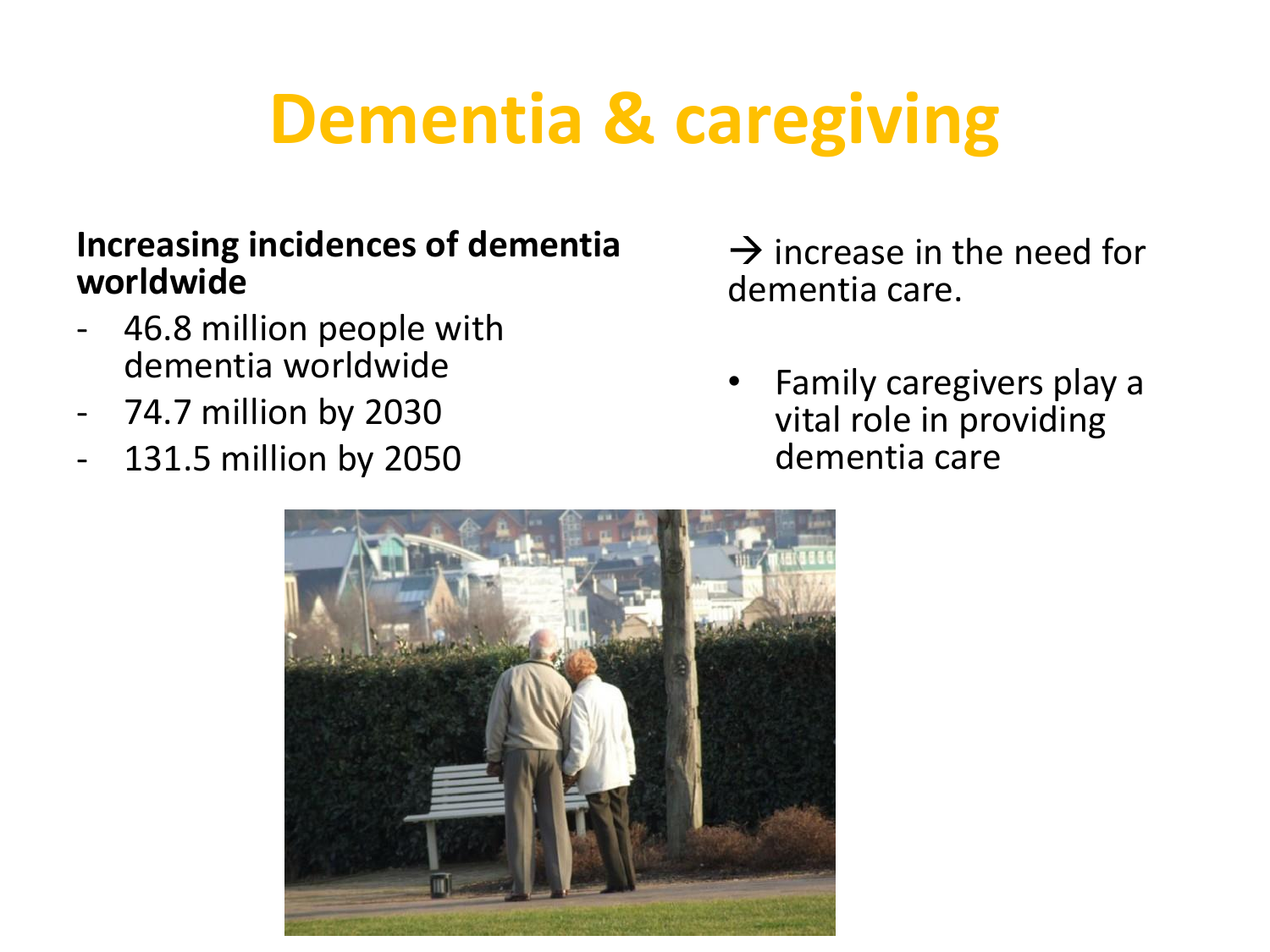## **Caregiver Anxiety & depression**

- The prevalence of anxiety and depression in caregivers of people with dementia is high:
- -23%-85% depression 16%-45% anxiety
- $\rightarrow$ spousal caregivers
- Implications?
- Both physical and psychological challenges associated with dementia care

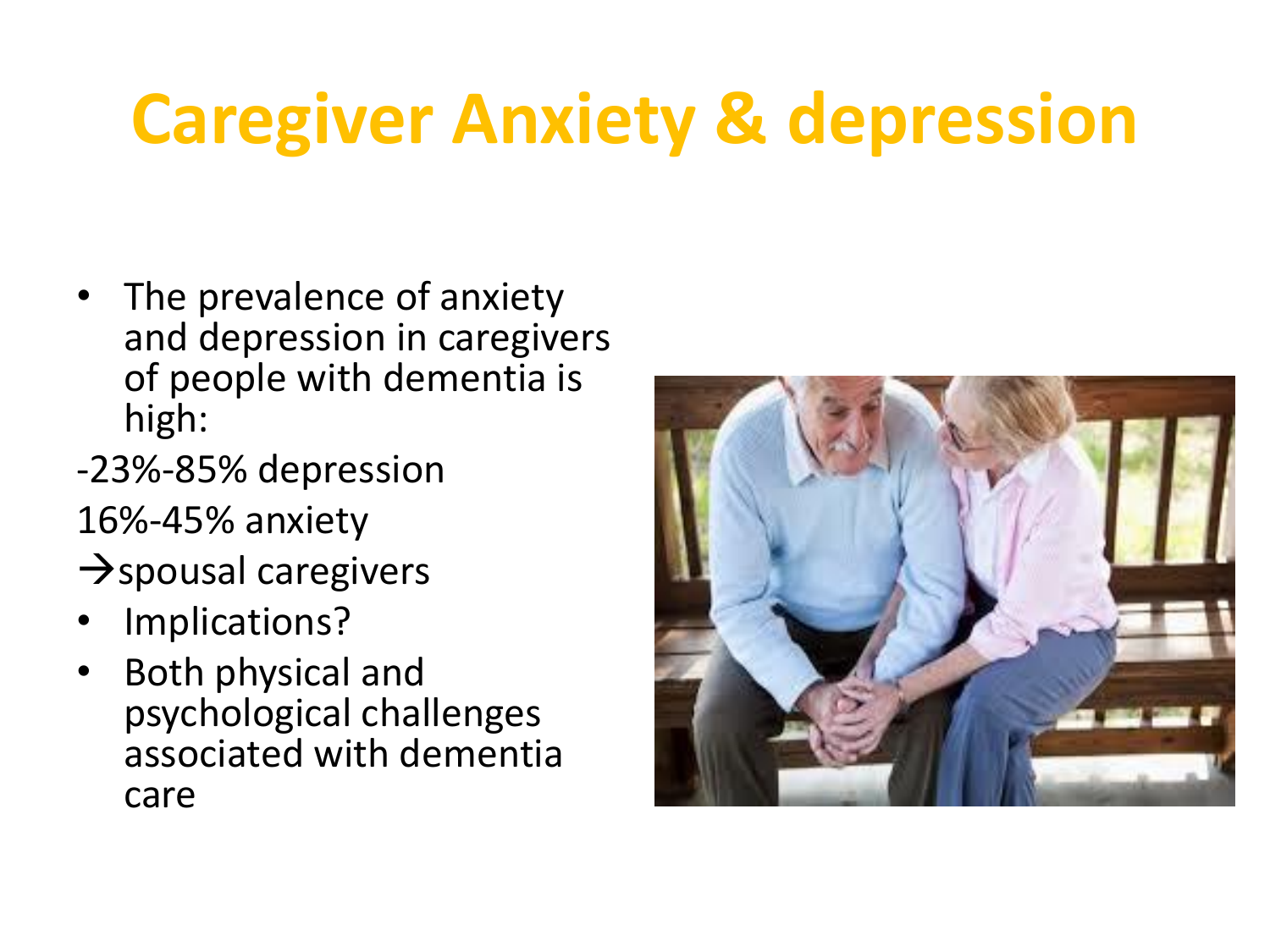# **Challenges in dementia care**

- Behavioural and psychological symptoms of dementia (**BPSD**)
- $\rightarrow$  Non cognitive symptoms (e.g. aggression/mood)
- Loss of relationship with care-recipient
- Caregiver chronic health conditions

**Theoretical model of stress, Pearlin et al.(2009)**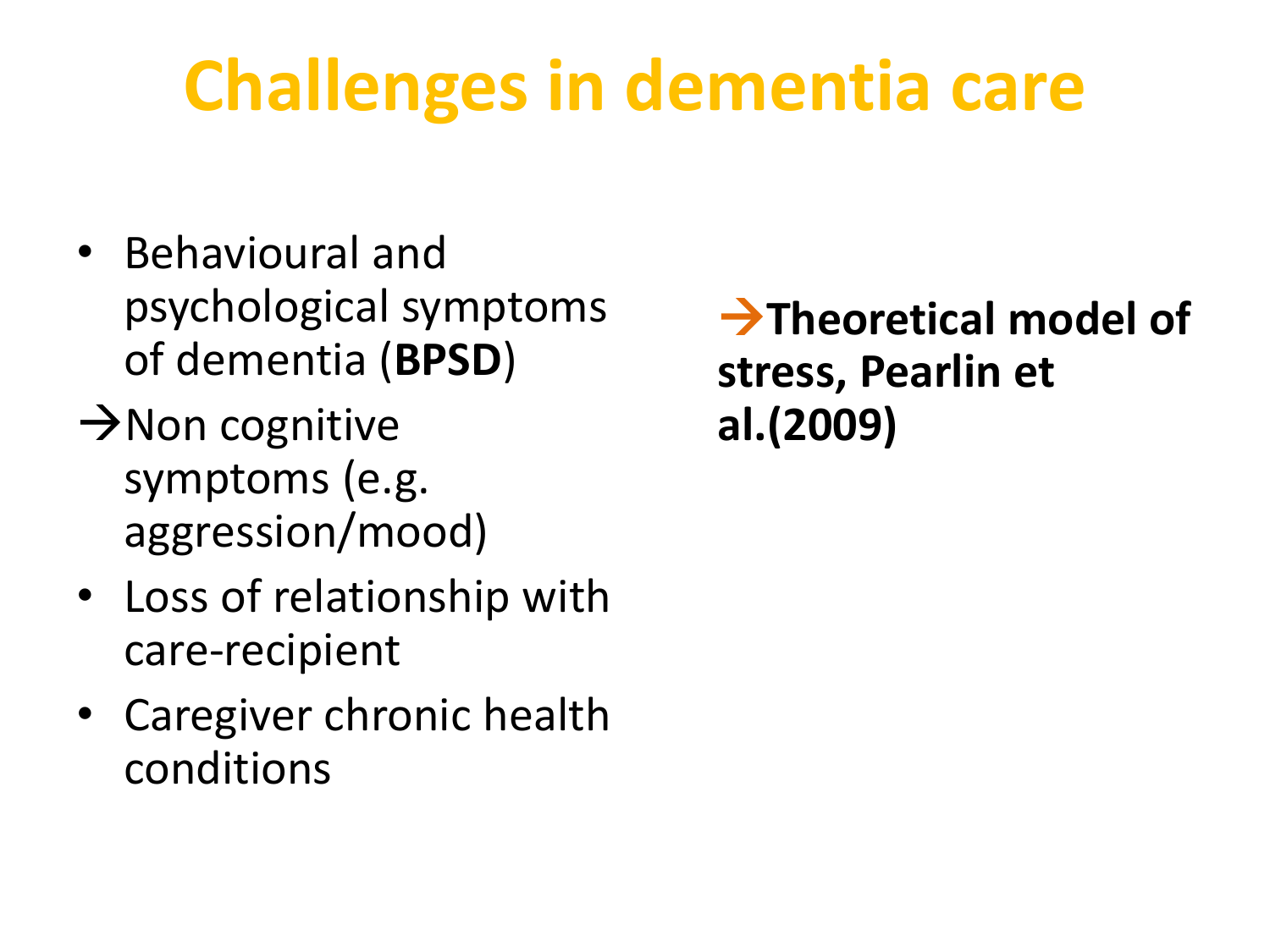## **Model of stress in caregivers**

### **Primary Stressors**

- -Care recipient needs
- Dependency
- Problem behaviour
- -Caregiving related factors
- Subjective burnout/overload

### **Secondary Stressors**

- -External factors
- Family conflict
- Social life
- -Intrapsychic factors
- Self-efficacy, mastery, competence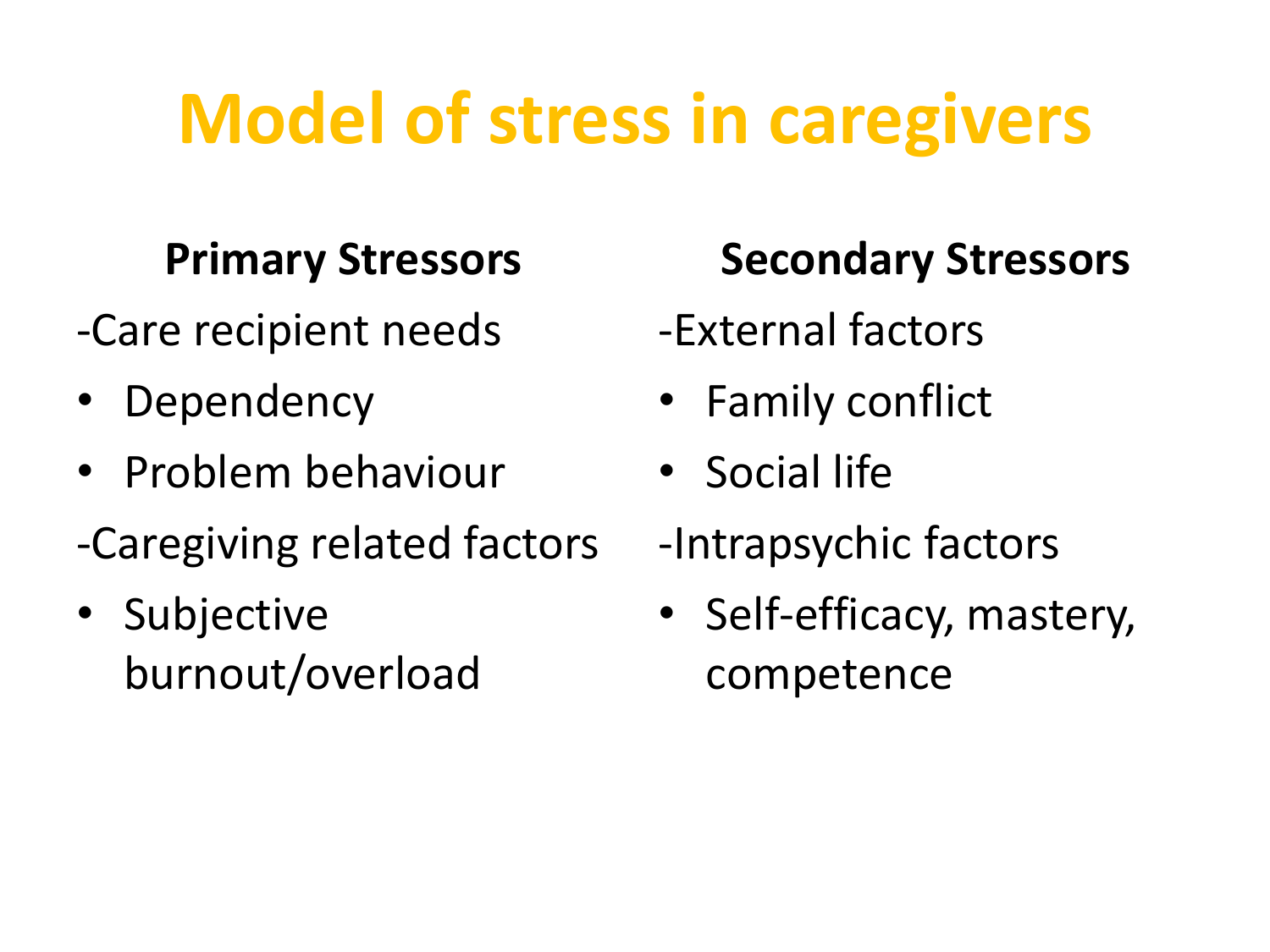## **Study aims**

- $\rightarrow$  How many people have depression and anxiety in an Irish spousal dementia caregiver sample?
- $\rightarrow$  How many have sought help for their problems?
- $\rightarrow$  What are the contributing factors that might increase one's risk for psychological morbidity?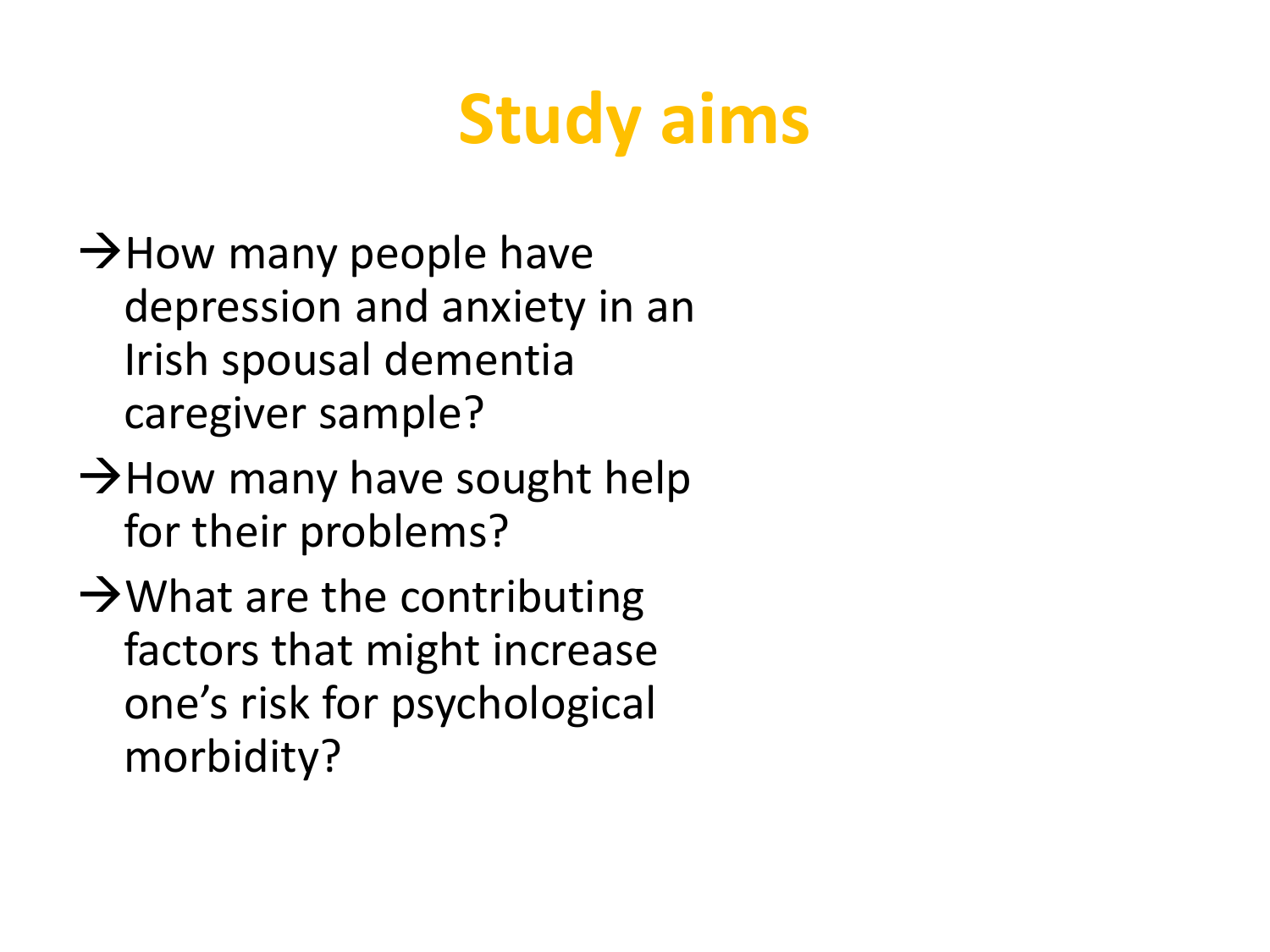## **Methods**

### **Participants**

- Eligibility criteria:
	- Caring for a spouse with dementia at home
	- 50+ years of age
- Recruitment:
	- E.g: Media, organisations for the elderly, nursing home and respite centres

Response rate: 370 eligible, 253 participated  $\rightarrow$  68.38%

#### **Data collection**

- Telephone survey, self-report questionnaire and face-to-face interview
- **Use of validated assessment measures**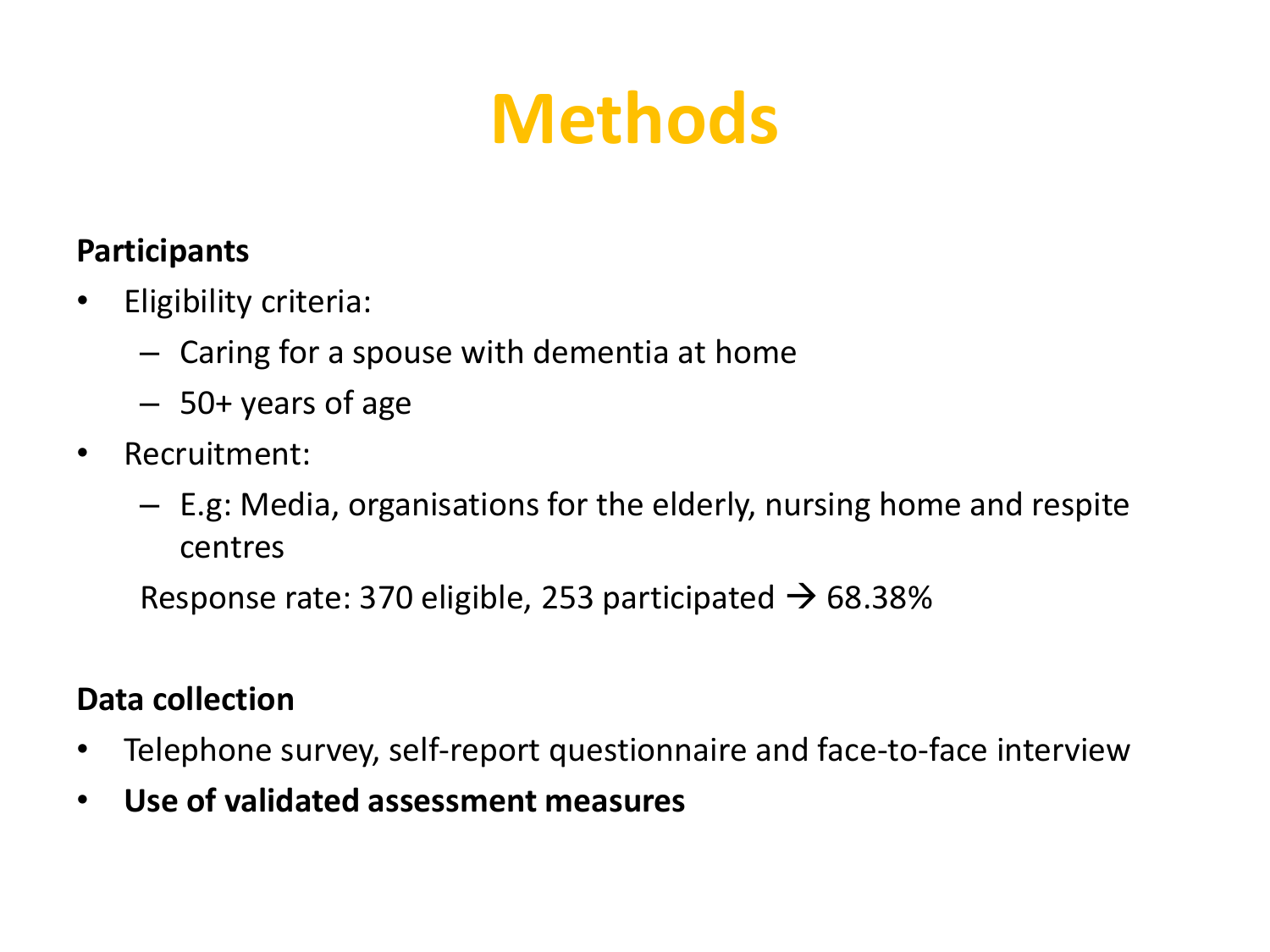## **Methods**

### **Predictors**

- Vulnerabilities:
	- Age, gender, education (years), number of chronic health conditions, history of depression
- Caregiving demands:
	- Neuropsychiatric (NP) symptoms: severity (*Neuropsychiatric Inventory*)
	- Sleep disturbance
- Caregiver resources:
	- Self-efficacy (*Fortinsky dementia-specific CG-SE)*
	- Social factors
		- Social isolation (total number of close contacts friends, children and other relatives - who participants saw at least once a month).
		- Social loneliness (*De Jong Gierveld Loneliness*)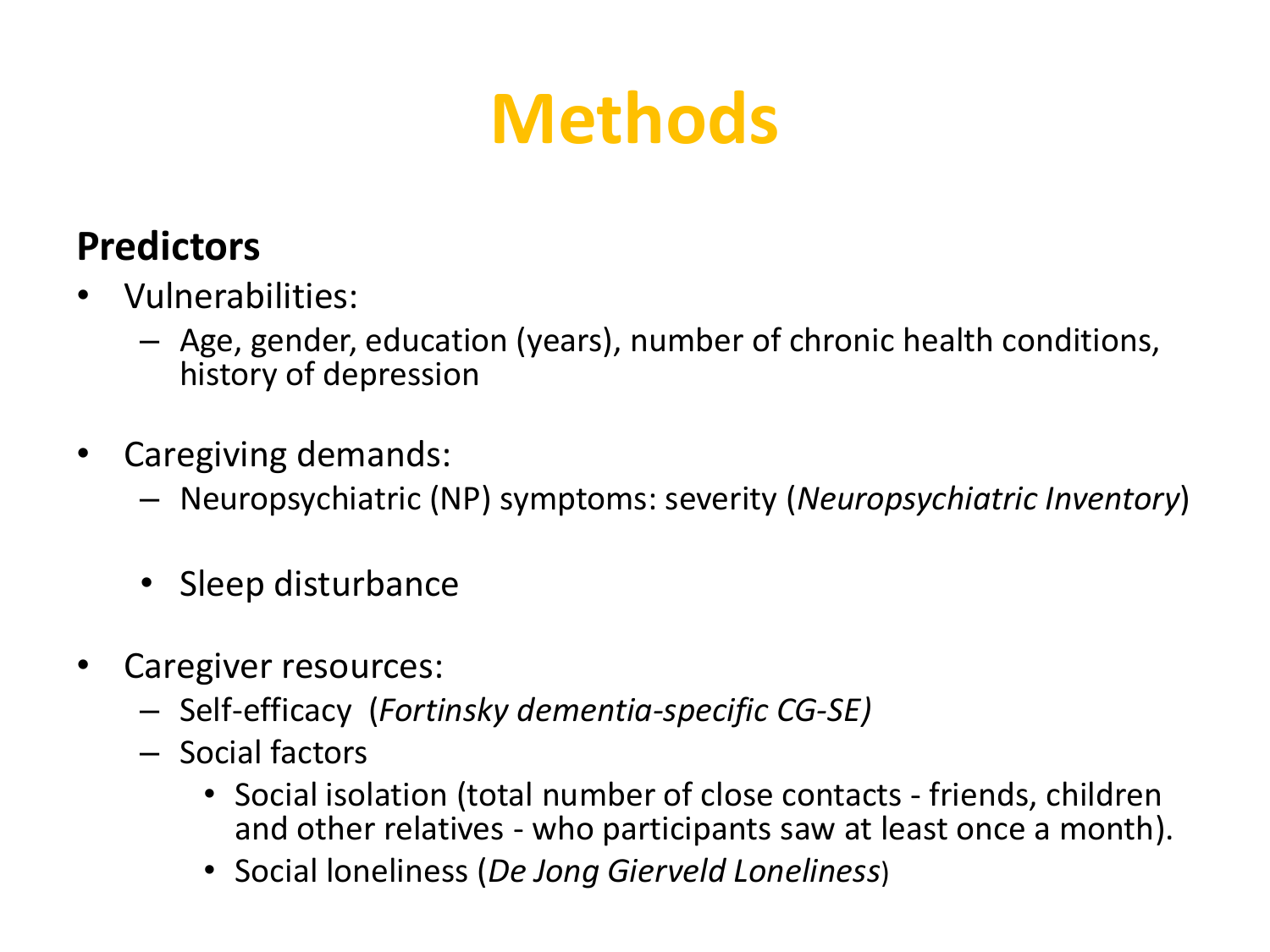### **Participant characteristics**

| <b>Characteristics (n = 253)</b> | Number (%)<br>/ mean (SD) |
|----------------------------------|---------------------------|
| Gender (female)                  | 164 (64.8%)               |
| Age                              | 69.64 (7.84)              |
| Education                        | 13.26 (3.68)              |
| Some primary                     | 15(6%)                    |
| Primary                          | 25 (9.9%)                 |
| Some second level                | 49 (19.4%)                |
| <b>Finished second level</b>     | 46 (18.3%)                |
| Diploma/cert                     | 54 (21.4%)                |
| Degree                           | 36 (14.3%)                |
| Postgraduate                     | 27 (10.7%)                |
| Hours of caregiving per day      | 12.09 (6.17)              |
| Length of care (months)          | 59.44 (39.29)             |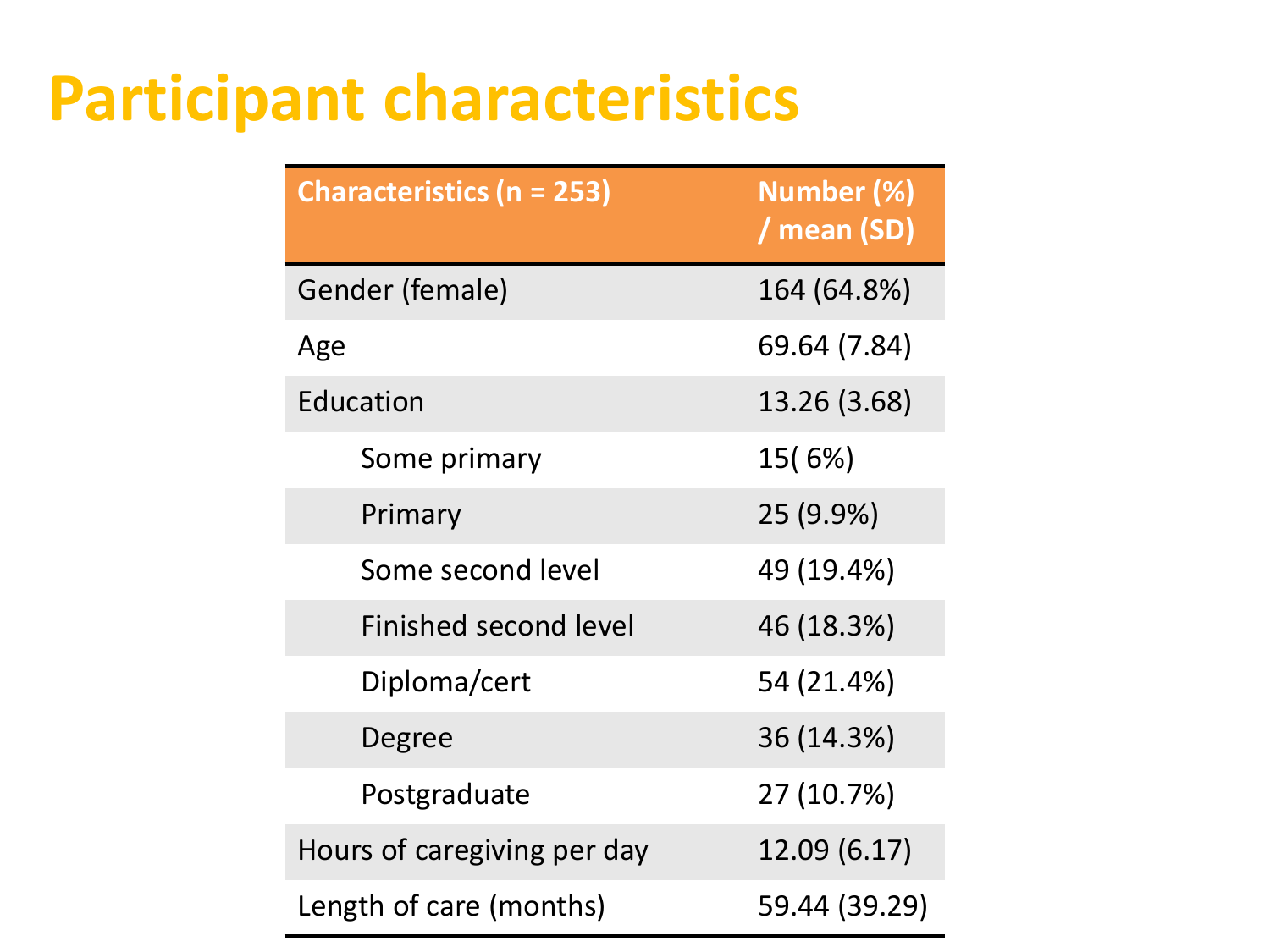# **Prevalence of depression and anxiety in Irish caregivers**

- 32% had consulted a doctor about emotional problems in the past
- Current psychological wellbeing
	- 37% significant levels of depression
	- 36% significant levels of anxiety
	- 46.5% significant anxiety and/or depression
		- less than half of these (45.6%) reported that they had ever spoken to a doctor about their emotional wellbeing
		- only 18% had done so since their spouses' diagnosis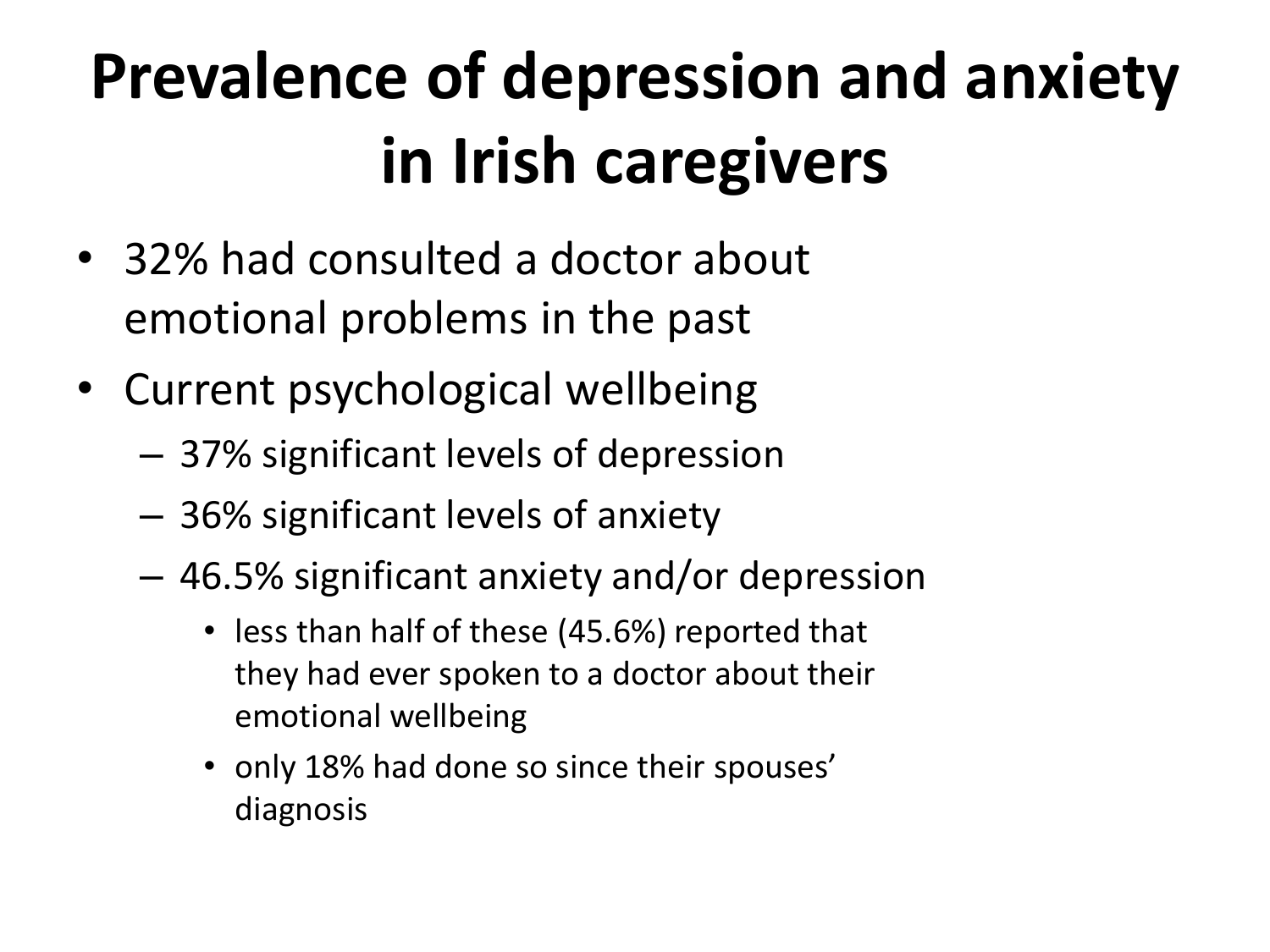### **Correlates of depression and anxiety**

### • **Vulnerabilities**

- Younger age (dep.*r* = -.30\*\*\*, anx.r=-.30\*\*\*)
- Previously consulted doctor about emotional problems (dep.r=.197\*\*, anx.r=.27\*\*)
- Higher number of chronic health conditions (dep.r=.207\*\*, anx.r=.24\*\*)
- Female CGs (dep.*r* = .30\*\*\*,anx.r=.32\*\*\*)
- Education in years (anx.r=.164\*\*)

#### • **Caregiving demands**

– More NP symptoms (dep.*r* = .297\*\*\*, anx.r=.314\*\*\*)

– Greater severity of NP symptoms (dep.*r* = .35\*\*\*, anx.r=.37\*\*\*)

#### • **Caregiver-related factors**

- Greater sleep disturbance (dep.r=.56\*\*, anx.r=.46\*\*)
	- Lower self-efficacy (dep. $r = -.39**$ , anx.r= $-.34**$ )
- A smaller number of close contacts (greater social isolation) (dep.r=.27\*\*, anx.r=-196\*\*)
	- Greater loneliness (dep.r=.63\*\*, anx.r=.56\*\*)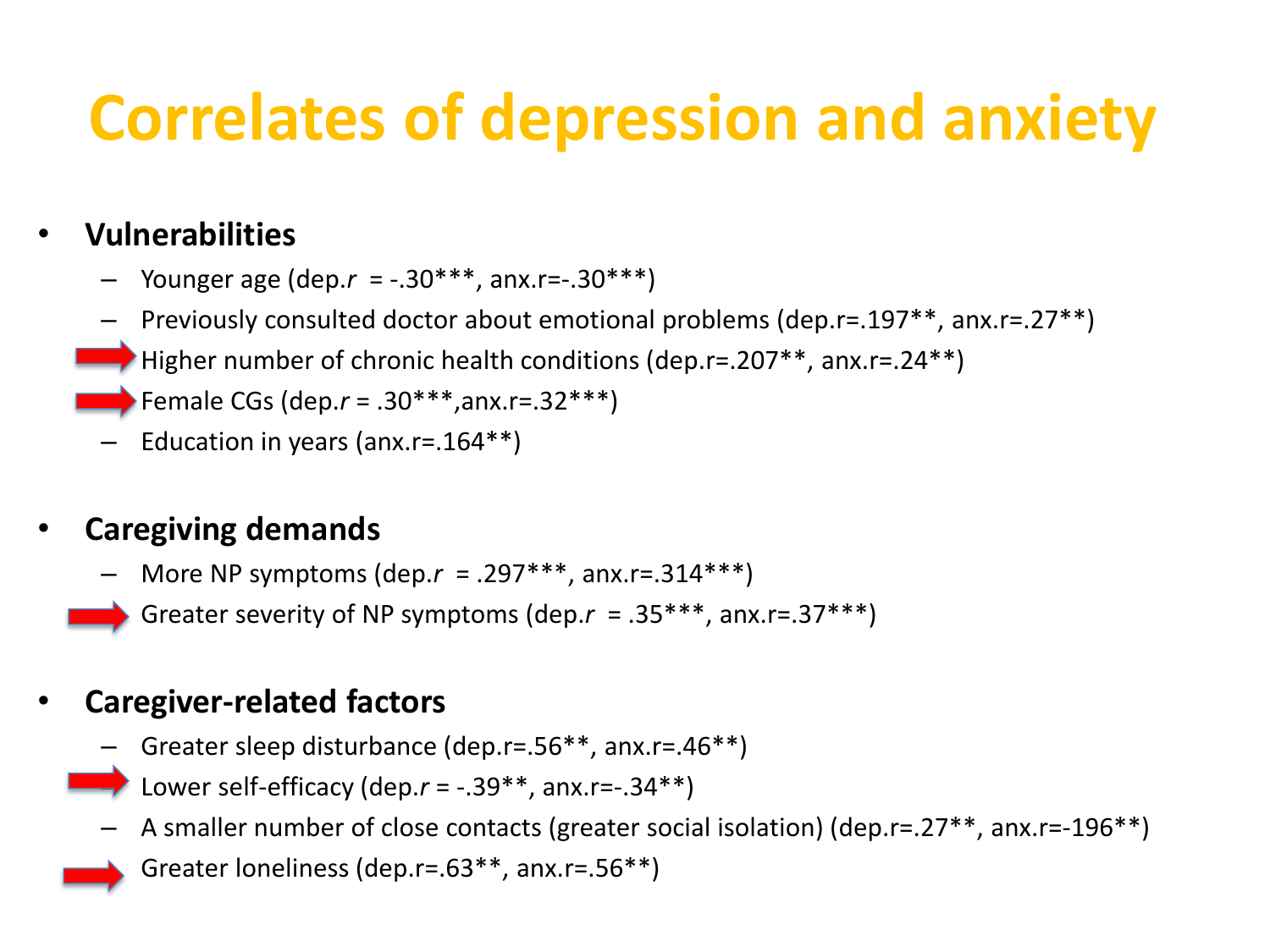### **Correlates of depression and anxiety**

Both anxiety and depression not significantly related to:

- Caregiving-related factors
	- Hours of care per day
	- Length of caregiving
	- No of formal services used
	- No of other caregivers involved in care
	- Frequency of help from family or friends
- Care-recipient-related factors **EXAMPLE FUNCTIONAL DISABILITY (ADL or IADL)**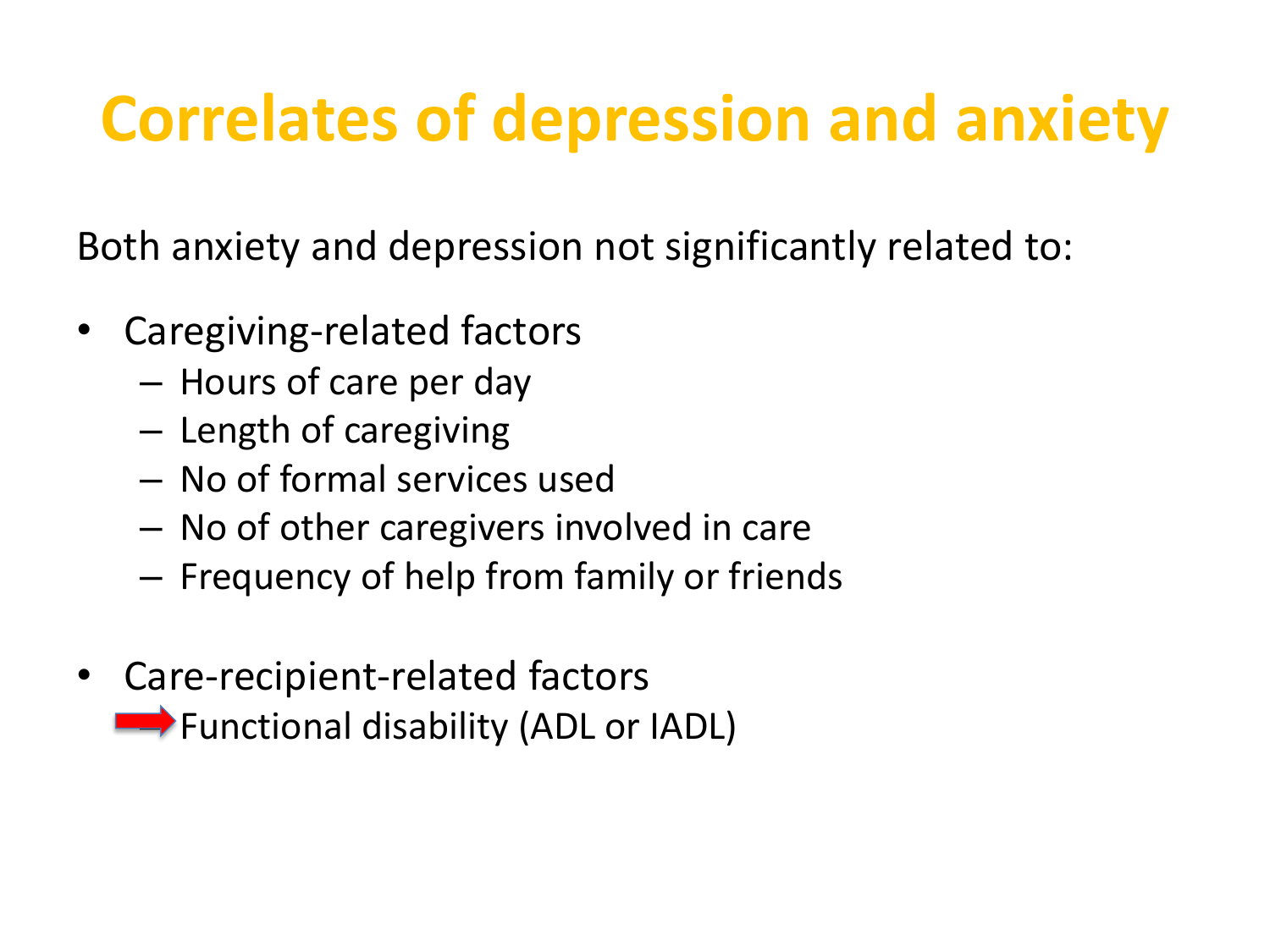# **Predictors of caregiver anxiety**

| <b>Characteristics</b>                      | Step 1 $\beta$ | Step 2 $\beta$ | Step $3\beta$ | Step 4 $\beta$ |
|---------------------------------------------|----------------|----------------|---------------|----------------|
| <b>Caregiver vulnerabilities</b>            |                |                |               |                |
| Age                                         | $-.297***$     | $-.23***$      | $-148**$      | $-.051$        |
| <b>Gender (female)</b>                      | $.183***$      | $.175***$      | $.145***$     | .083           |
| <b>Hx emotional problems</b>                | $.194***$      | $.22***$       | $.215***$     | $.218***$      |
| <b>Education (years)</b>                    | $.107*$        | .096           | .101          | .079           |
| <b>Number of chronic health conditions</b>  | $.216***$      | $.193**$       | .089          | .048           |
| <b>Caregiving demands</b>                   |                |                |               |                |
| <b>Severity of care-recipient BPSD</b>      |                | $.22*$         | $.24***$      | $.17***$       |
| <b>Sleep</b>                                |                |                | $.29***$      | $.213***$      |
| <b>Caregiving resources</b>                 |                |                |               |                |
| Self-efficacy for symptom management        |                |                |               | $-.13*$        |
| Social supports (no. of close people to CG) |                |                |               | .013           |
| <b>Loneliness</b>                           |                |                |               | $.29***$       |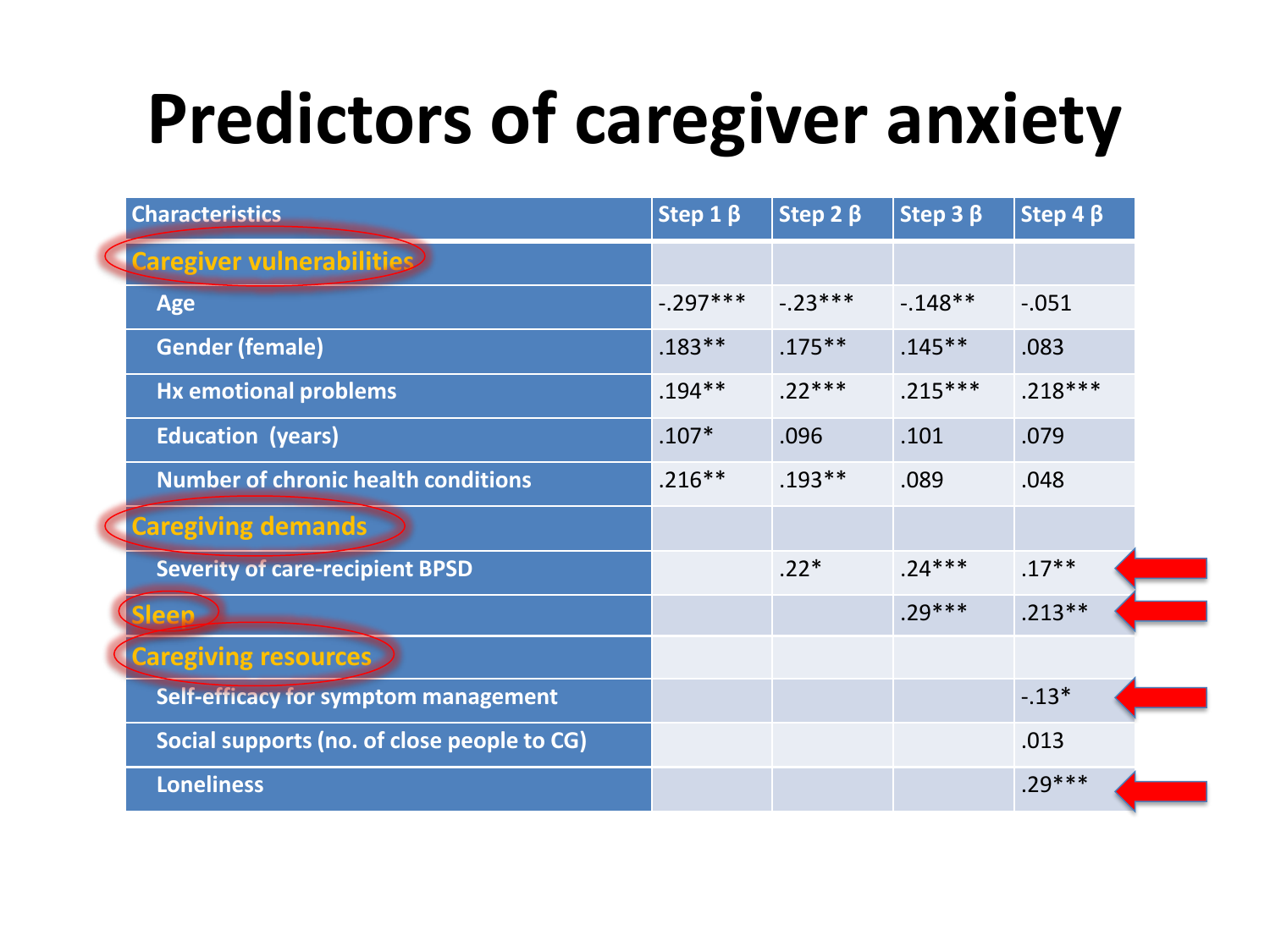# **Predictors of caregiver depression**

| <b>Characteristics</b>                     | Step $1 \beta$ | Step 2 $\beta$ | Step $3\beta$ | Step 4 $\beta$ |
|--------------------------------------------|----------------|----------------|---------------|----------------|
| <b>Caregiver vulnerabilities</b>           |                |                |               |                |
| <b>Age</b>                                 | $-.26*$        | $-.15$         | $-.13$        | $-0.039$       |
| <b>Gender (female)</b>                     | .093           | .07            | .008          | .020           |
| <b>Hx emotional problems</b>               | .027           | .027           | $-0.026$      | .146           |
| <b>Number of chronic health conditions</b> | $.25*$         | .202           | .018          | $-0.038$       |
| <b>Education (years)</b>                   | .106           | .141           | .103          | $-0.008$       |
| <b>Caregiving demands</b>                  |                |                |               |                |
| <b>Severity of care-recipient BPSD</b>     |                | $.28*$         | $.316*$       | .257           |
| leep                                       |                |                | $.33*$        | .259           |
| <b>Caregiving resources</b>                |                |                |               |                |
| <b>Loneliness</b>                          |                |                |               | $.412*$        |
| <b>Emotional connectedness</b>             |                |                |               | $-.205$        |
| Self-efficacy for symptom management       |                |                |               | $-.061$        |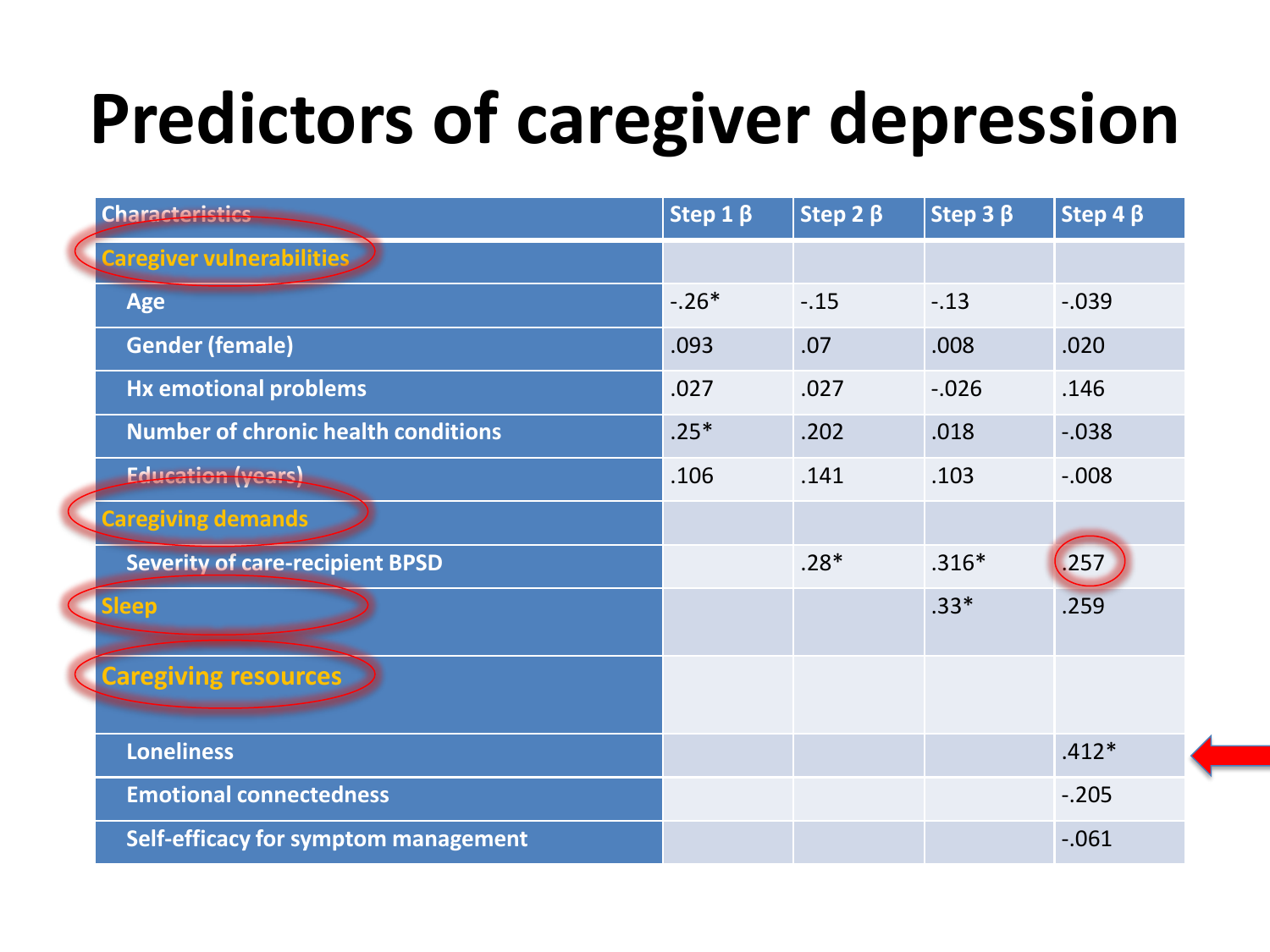### Mediation analysis

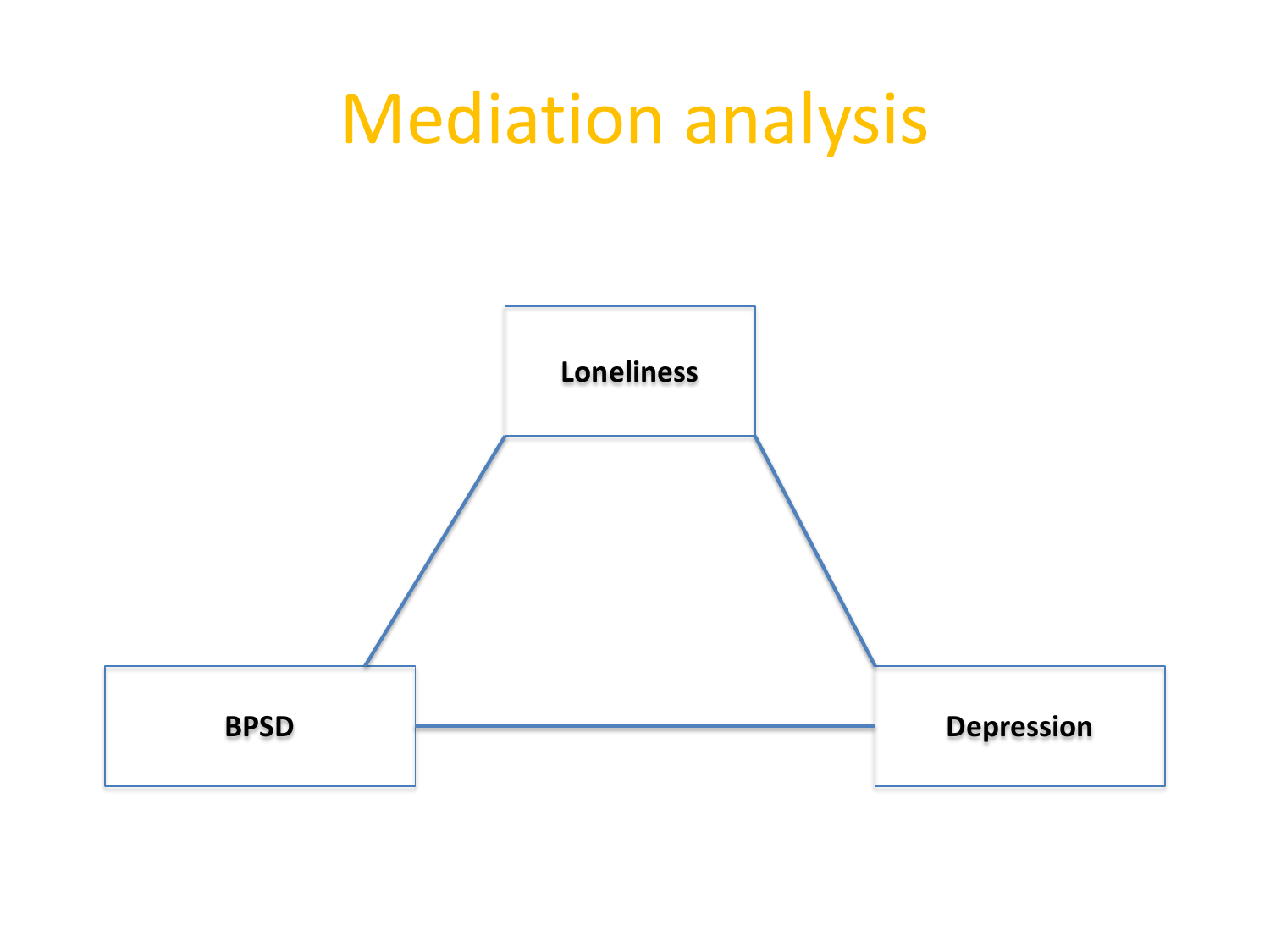# Take Home Points



- High levels of psychological morbidity in spousal dementia caregivers
- Only half of those with psychological morbidity have sought help from a doctor
- Caregiver's struggle most with the behavioural and psychological symptoms of dementia, rather than care recipient functional disabilities
- Care-related resources were not associated with psychological morbidity however, social support does appear to play a large role
- How can we help?  $\rightarrow$  awareness, interventions